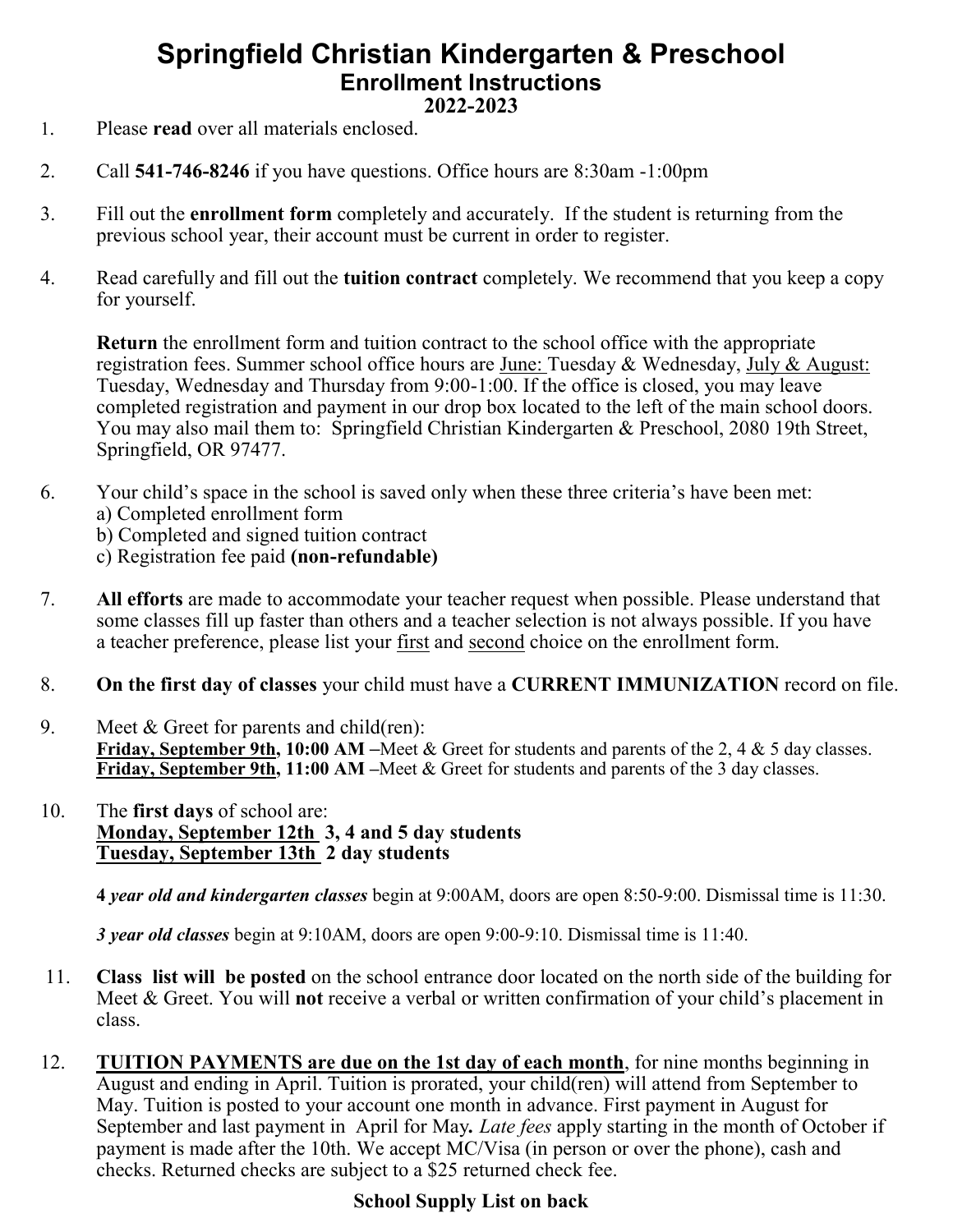| First |                                      |                   |
|-------|--------------------------------------|-------------------|
|       |                                      |                   |
|       |                                      |                   |
|       |                                      |                   |
|       | <b>years</b>                         | months            |
|       |                                      |                   |
|       |                                      |                   |
|       |                                      |                   |
|       | As of September 1, your child's age: | Date<br>2022-2023 |

## Student Enrollment Application **Springfield Christian Kindergarten & Preschool**



**2080 19th Street Springfield, OR 97477 (541) 746-8246 SCKschool.com** Established 1969



*School Hours are: 2.5 hours per day Please see schedule for times per age group*

**Class for which student is applying: (check all that apply)**

**\_\_\_\_ 2 day 3's \_\_\_\_ 2 day 4's \_\_\_\_ 4 day 4's \_\_\_\_ 3 day 3's \_\_\_\_ 3 day 4's \_\_\_\_ 5 day 4's**

**\_\_\_\_ 5 day Kindergarten**

**\_\_\_\_ Extended Day \_\_\_\_ 2 day Young 3's (starts in January)**

**ALL children must be completely potty trained \_\_\_\_ Initial**

**Teacher preference** (no guarantees)**:**

**First Choice \_\_\_\_\_\_\_\_\_\_\_\_\_\_\_\_\_\_\_\_\_\_\_\_\_\_\_\_\_\_\_\_\_\_\_\_\_\_\_\_\_\_\_\_\_\_\_\_\_\_\_\_\_\_\_\_\_\_\_\_\_\_\_\_\_\_ Second Choice \_\_\_\_\_\_\_\_\_\_\_\_\_\_\_\_\_\_\_\_\_\_\_\_\_\_\_\_\_\_\_\_\_\_\_\_\_\_\_\_\_\_\_\_\_\_\_\_\_\_\_\_\_\_\_\_\_\_\_\_\_\_\_\_**

**Office Use Only**

| <b>Registration fees paid: \$</b> |  |
|-----------------------------------|--|
| Receipt#                          |  |
| <b>Date Received:</b>             |  |
|                                   |  |

Completed form is required for student to attend class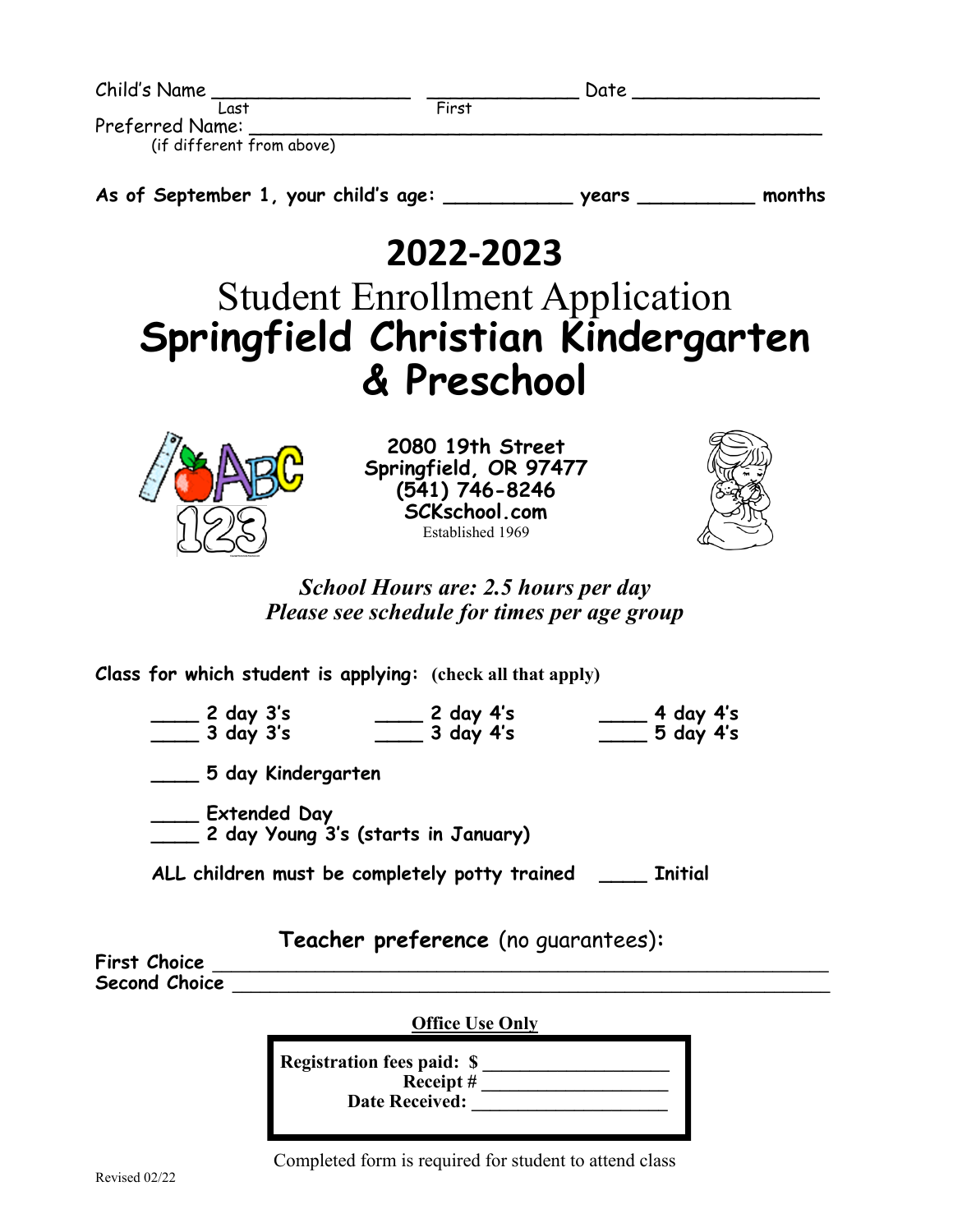#### **Tell us about your child (Please PRINT)**

| Child's Last Name               | First      | M.I.         | Male/Female |
|---------------------------------|------------|--------------|-------------|
| Date of birth (mm/dd/year)      | Birthplace |              | City, State |
| <b>Mailing Address</b>          | City       | <b>State</b> | ZIP code    |
| Contact Phone                   |            | Email        |             |
| Allergies/special medical needs |            |              |             |

**People authorized to pick up my child.** In the event of an emergency, Springfield Christian Kindergarten & Preschool will contact one of the following people **based on the order in which they are listed. Please list at least four (4) names and numbers.**

| <b>Name</b>      | Relationship | Phone# | Work and/or Other# |
|------------------|--------------|--------|--------------------|
| 1.               | Parent       |        |                    |
| $\overline{2}$ . | Parent       |        |                    |
| 3.               |              |        |                    |
| 4.               |              |        |                    |
| $\overline{5}$ . |              |        |                    |
| 6.               |              |        |                    |
| 7.               |              |        |                    |
|                  |              |        |                    |

I give permission for my child to take part in all school activities, including sports and school sponsored trips away from the school premises; and providing reasonable care has been taken, absolve the school from liability to me or my child because of injury resulting at or during any school activity. A copy of this release is considered by me to be as valid as the original.

**PLEASE INITIAL \_\_\_\_\_\_\_\_\_\_** *This also includes release of liability for child's clothing mishaps.*

In case of a medical emergency and parents cannot be contacted, I give my permission for Springfield Christian Kindergarten & Preschool to transport my child to the nearest hospital, and obtain medical attention for my child. **PLEASE INITIAL \_\_\_\_\_\_\_\_\_\_**

| The student applying lives with:     | <b>Both Parents</b> | Mother | Father | Guardian |
|--------------------------------------|---------------------|--------|--------|----------|
| If Parents are divorced/separated:   |                     |        |        |          |
| Who has legal custody of this child: | <b>Both Parents</b> | Mother | Father | Guardian |
| Who should correspondence be sent:   | <b>Both Parents</b> | Mother | Father | Guardian |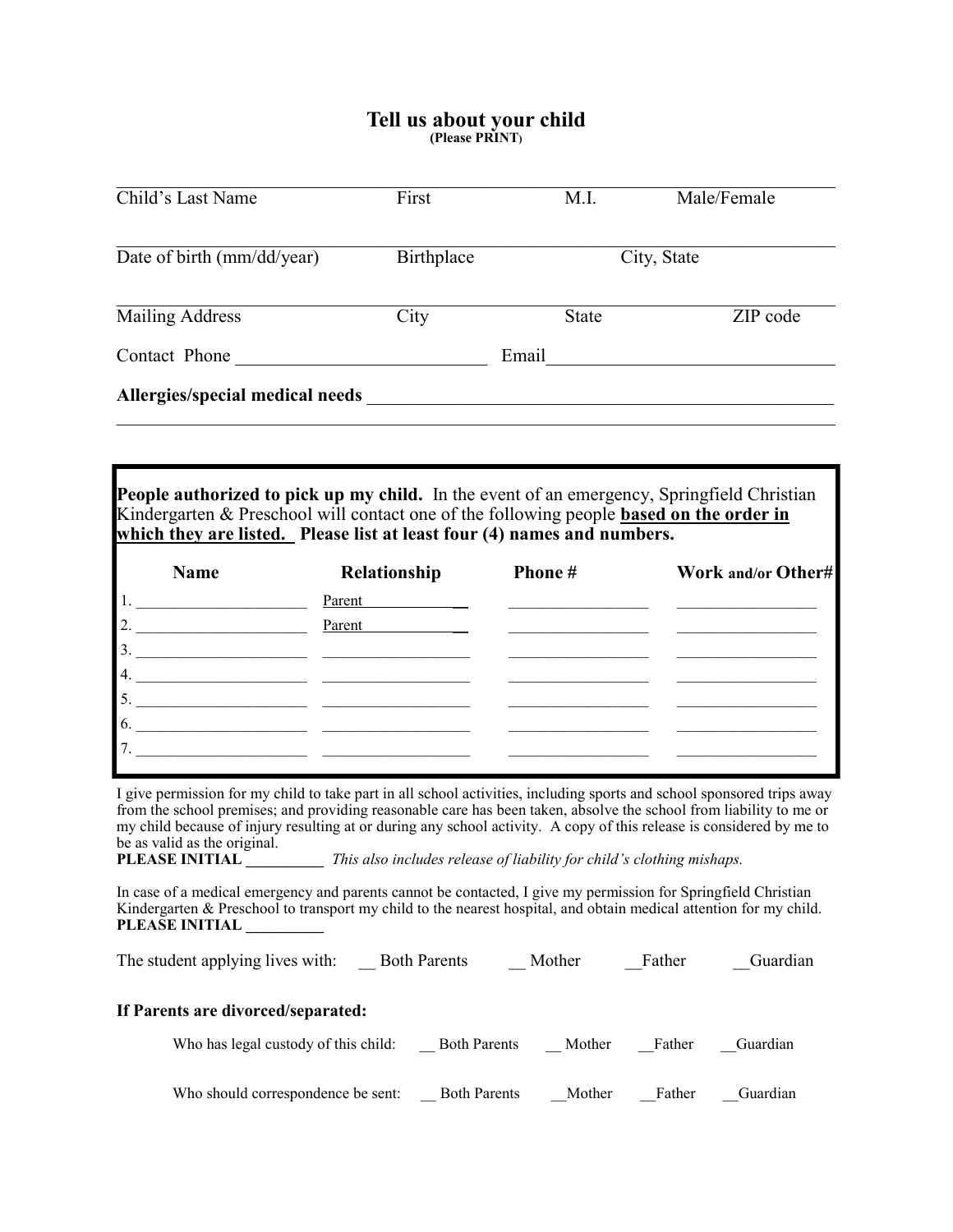# Tell us about yourselves<br>
(Please PRINT)

| Mother's name                             | Last       | First              | D.O.B |
|-------------------------------------------|------------|--------------------|-------|
| Mailing address (if different from child) |            |                    |       |
| Home $#$                                  | Cell $#$   | email              |       |
| Place of employment                       | Occupation | Work #             |       |
| Father's name                             | Last       | First              | D.O.B |
| Mailing address (if different from child) |            |                    |       |
| Home #                                    | Cell #     | email              |       |
| Place of employment                       | Occupation | Work #             |       |
| <b>Step Mother or Guardian name</b>       | Last       | First              | D.O.B |
| Mailing address (if different from child) |            |                    |       |
| Home $#$                                  | Cell $#$   | $emai\overline{1}$ |       |
| Place of employment                       | Occupation | Work #             |       |
| <b>Step Father or Guardian name</b>       | Last       | First              | D.O.B |
| Mailing address (if different from child) |            |                    |       |
| Home $#$                                  | Cell $#$   | email              |       |
| Place of employment                       | Occupation | Work #             |       |